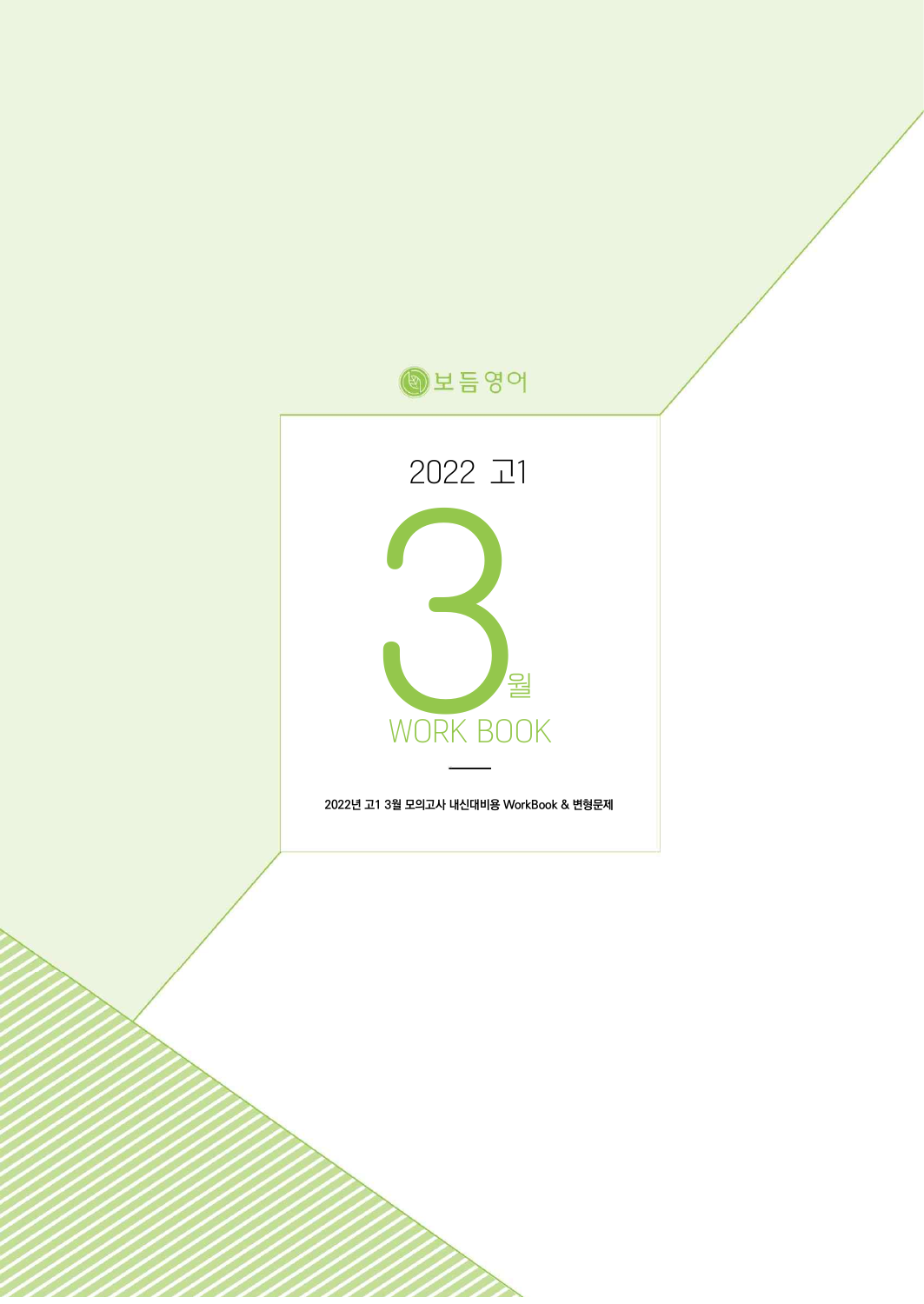보듬영어  $-$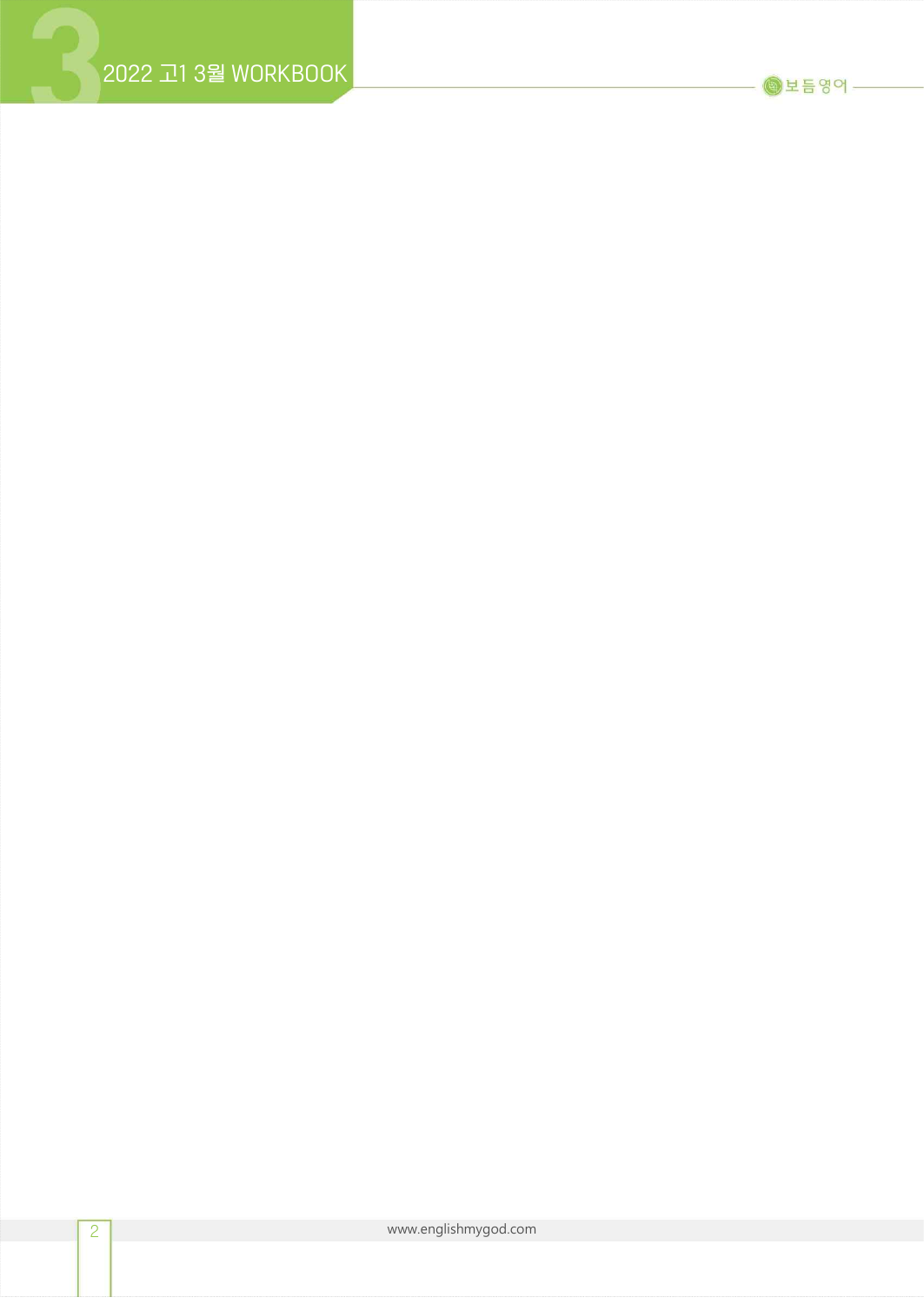# CONTENTS

 $\sum_{i=1}^n a_i$ 

# 2022 고1 3월 WORK BOOK



| Step 01 | VOCA            |
|---------|-----------------|
| Step 02 | <b>TEXT</b>     |
| Step 03 | $\left[\right]$ |
| Step 04 |                 |
| Step 05 | quiz 1          |
| Step 06 | quiz 2          |
| Step 07 | quiz 3          |
| Step 08 | quiz 4          |
| Step 09 | quiz 5          |
|         |                 |
|         |                 |

**Answer Keys**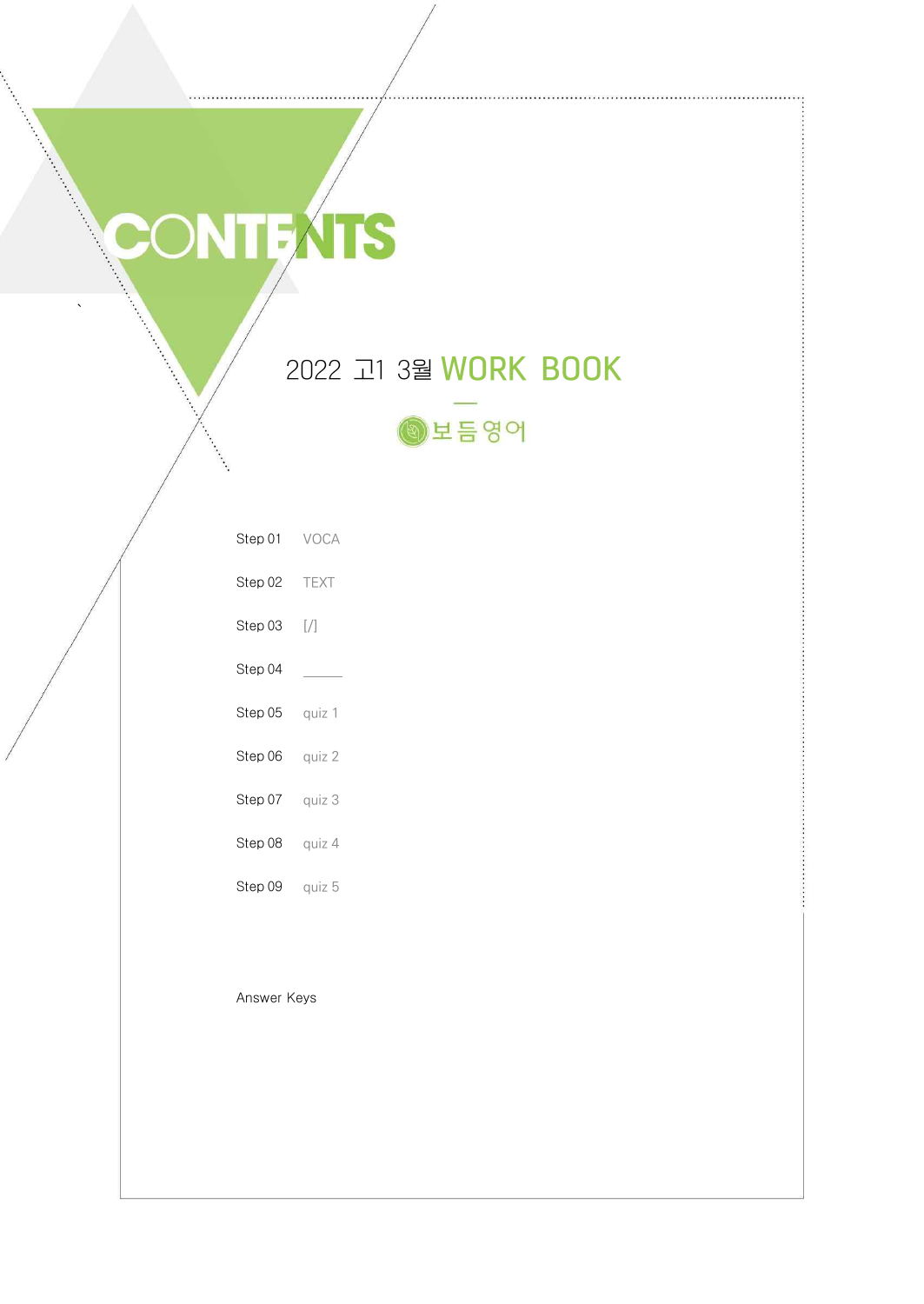$\bigcirc$ 보듬영어 $-$ 

| oca<br>$\bullet$ voca | <b>@</b> text  | $\Theta$ quiz 1<br>$\Theta$ [ / ]<br>$\bullet$ — |    | $\bullet$ quiz 2 | $\bullet$ quiz 3 | $\odot$ quiz 4 | $\odot$ quiz 5 |
|-----------------------|----------------|--------------------------------------------------|----|------------------|------------------|----------------|----------------|
| 18                    | choir          | 합창단                                              |    |                  | trophy           |                | 트로피            |
|                       | announce       | 알리다, 공고하다                                        |    |                  | declare          |                | 공표하다           |
|                       | compete        | 겨루다, 경쟁하다                                        |    |                  | applause         |                | 박수갈채           |
|                       | take place     | 열리다                                              | 20 |                  | army             |                | 군대             |
|                       | participate in | ~에 참가하다                                          |    |                  | instructor       |                | 교관             |
|                       | necessary      | 필요한                                              |    |                  | inspect          |                | 검사하다, 검열하다     |
|                       | support        | 후원하다                                             |    |                  | task             |                | 일, 과업          |
|                       | fundraising    | 모금                                               |    |                  | require          |                | 요구하다           |
|                       | passion        | 열정                                               |    | make one's bed   |                  | 침대를 정돈하다       |                |
|                       | in advance     | 미리, 앞서                                           |    | perfection       |                  | 완벽             |                |
| 19                    | principal      | (학)교장                                            |    | ridiculous       |                  | 우스꽝스러운         |                |
|                       | present        | 수여하다                                             |    | wisdom           |                  | 지혜             |                |
|                       | academic       | 학업의                                              |    |                  | prove            |                | 증명하다           |
|                       | award          | 상                                                |    |                  | pride            |                | 자존감            |
|                       | row            | 열, 횡렬                                            |    |                  | encourage        |                | 용기를 주다         |
|                       | finalist       | 최종 입상 후보자                                        |    |                  | complete         |                | 완수하다           |
|                       | gather         | 모이다                                              |    |                  | turn into        |                | 변하다            |
|                       | sweaty         | 땀에 젖은                                            | 21 |                  | job search       |                | 구직 활동          |
|                       | handkerchief   | 손수건                                              |    |                  | passive          |                | 수동적인           |
|                       | glance         | 힐끗 보다                                            |    |                  | browse           |                | 훑어보다           |
|                       | pale           | 창백한                                              |    |                  | effective        |                | 효과적인           |
|                       | uneasy         | 불안한                                              |    |                  | goal             |                | 목표             |
|                       | subject        | 과목                                               |    |                  | reach            |                | 도달하다           |
|                       | rank           | 평가하다, 순위를 매기다                                    |    |                  | claim            |                | 주장하다, 공언하다     |
|                       | confidence     | 자신감                                              |    |                  | serious          |                | 진지한            |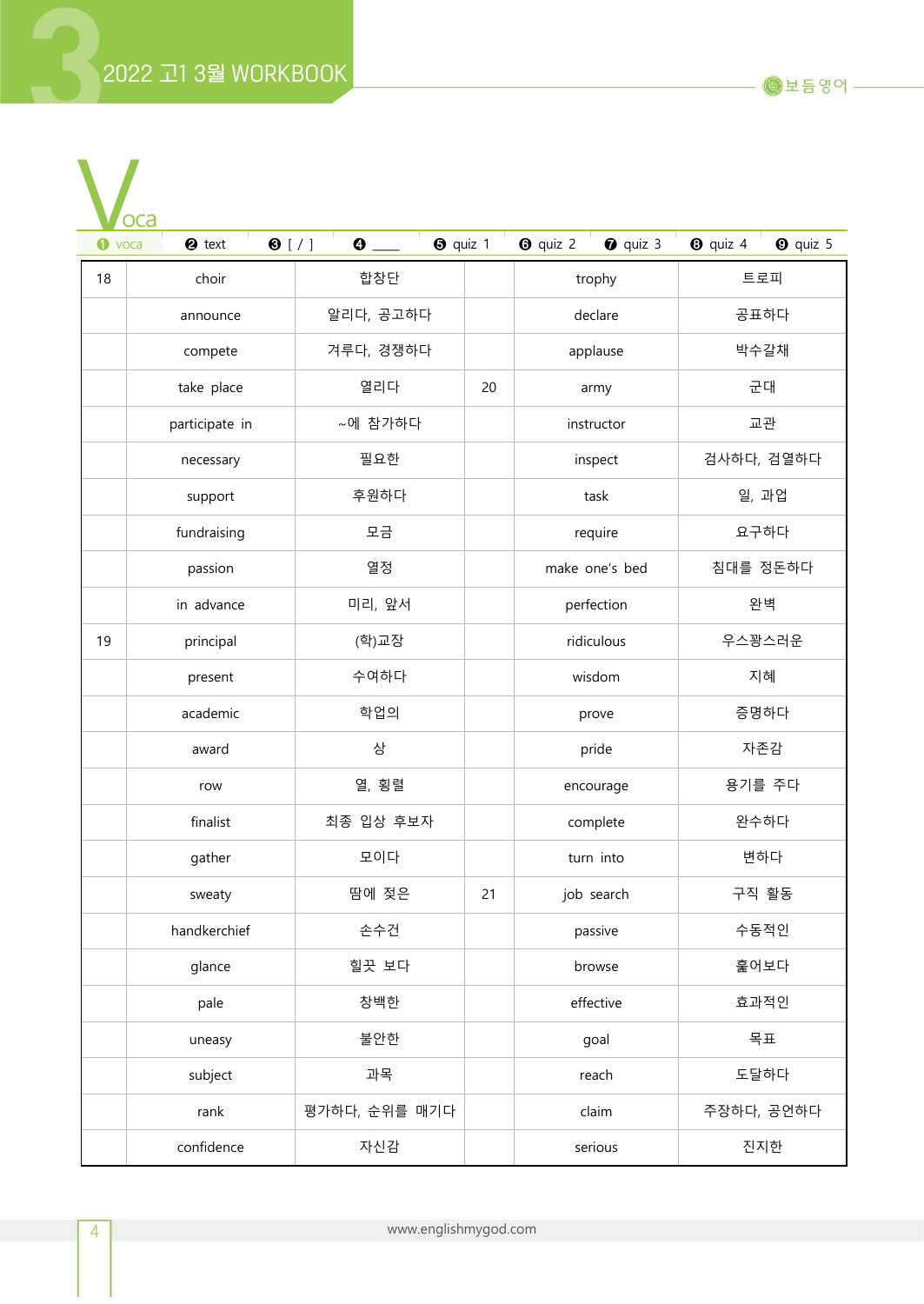$\overline{\mathbf{V}}$ 

 $③$ 보듬영어 $-$ 

| $\bullet$ voca | <b>2</b> text  | $\Theta$ [ / ]<br>$\bullet$ — | <b>O</b> quiz 1 | <b>O</b> quiz 2 | $\bullet$ quiz 3 | <b>3</b> quiz 4 | $\odot$ quiz 5 |
|----------------|----------------|-------------------------------|-----------------|-----------------|------------------|-----------------|----------------|
| 18             | choir          |                               |                 |                 | trophy           |                 |                |
|                | announce       |                               |                 |                 | declare          |                 |                |
|                | compete        |                               |                 |                 | applause         |                 |                |
|                | take place     |                               | 20              |                 | army             |                 |                |
|                | participate in |                               |                 |                 | instructor       |                 |                |
|                | necessary      |                               |                 |                 | inspect          |                 |                |
|                | support        |                               |                 |                 | task             |                 |                |
|                | fundraising    |                               |                 |                 | require          |                 |                |
|                | passion        |                               |                 |                 | make one's bed   |                 |                |
|                | in advance     |                               |                 |                 | perfection       |                 |                |
| 19             | principal      |                               |                 |                 | ridiculous       |                 |                |
|                | present        |                               |                 |                 | wisdom           |                 |                |
|                | academic       |                               |                 |                 | prove            |                 |                |
|                | award          |                               |                 |                 | pride            |                 |                |
|                | row            |                               |                 |                 | encourage        |                 |                |
|                | finalist       |                               |                 |                 | complete         |                 |                |
|                | gather         |                               |                 |                 | turn into        |                 |                |
|                | sweaty         |                               | 21              |                 | job search       |                 |                |
|                | handkerchief   |                               |                 |                 | passive          |                 |                |
|                | glance         |                               |                 |                 | browse           |                 |                |
|                | pale           |                               |                 |                 | effective        |                 |                |
|                | uneasy         |                               |                 |                 | goal             |                 |                |
|                | subject        |                               |                 |                 | reach            |                 |                |
|                | rank           |                               |                 |                 | claim            |                 |                |
|                | confidence     |                               |                 |                 | serious          |                 |                |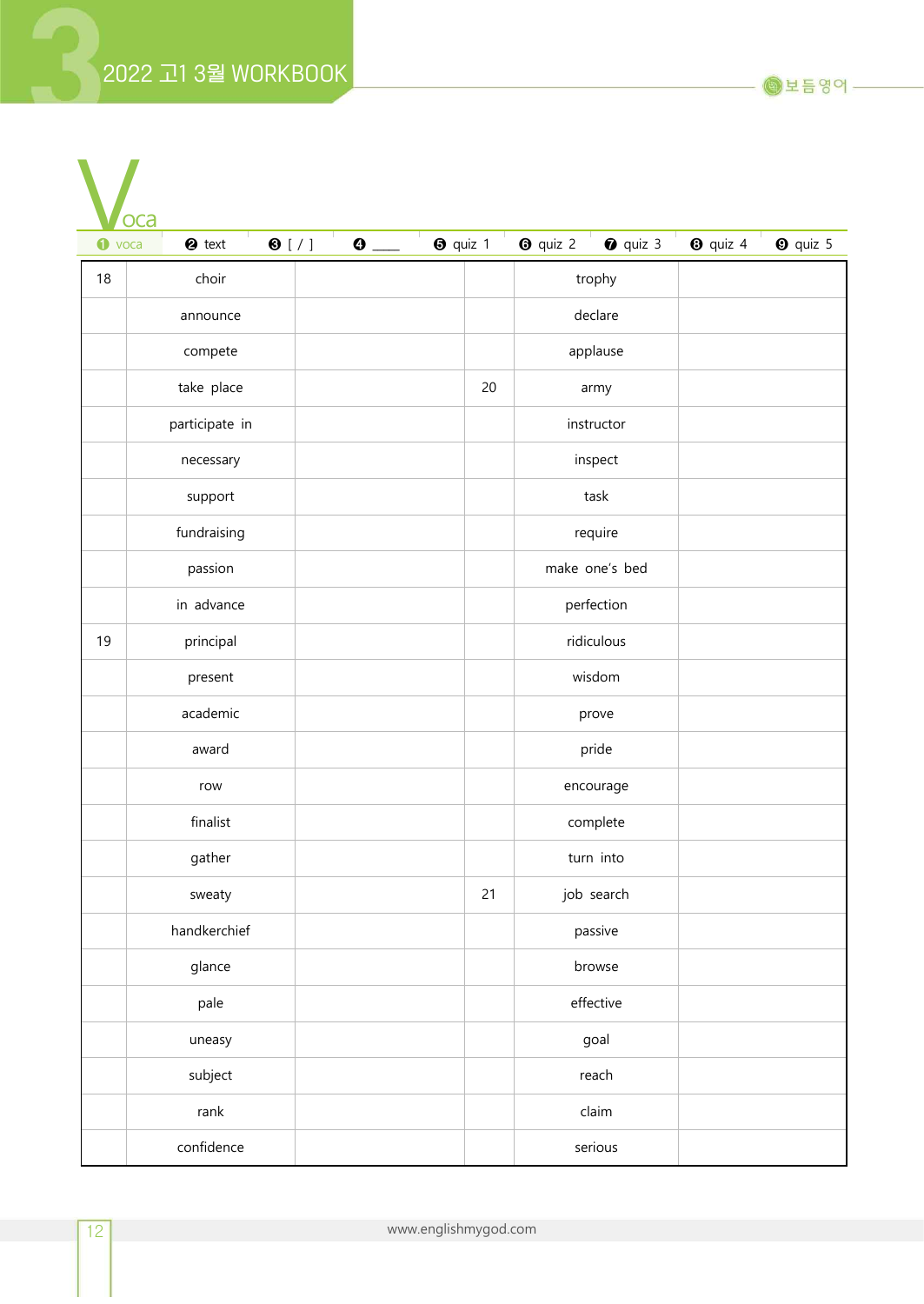| $\bullet$ voca | <b>@</b> text | $\Theta$ [ / ]<br>$\bullet$ — | <b>O</b> quiz 1 | <b>O</b> quiz 2 | $\bullet$ quiz 3 | $\Theta$ quiz 4<br>$\odot$ quiz 5 |
|----------------|---------------|-------------------------------|-----------------|-----------------|------------------|-----------------------------------|
| 18             |               | 합창단                           |                 |                 |                  | 트로피                               |
|                |               | 알리다, 공고하다                     |                 |                 |                  | 공표하다                              |
|                |               | 겨루다, 경쟁하다                     |                 |                 |                  | 박수갈채                              |
|                |               | 열리다                           | 20              |                 |                  | 군대                                |
|                |               | ~에 참가하다                       |                 |                 |                  | 교관                                |
|                |               | 필요한                           |                 |                 |                  | 검사하다, 검열하다                        |
|                |               | 후원하다                          |                 |                 |                  | 일, 과업                             |
|                |               | 모금                            |                 |                 |                  | 요구하다                              |
|                |               | 열정                            |                 |                 |                  | 침대를 정돈하다                          |
|                |               | 미리, 앞서                        |                 |                 |                  | 완벽                                |
| 19             |               | (학)교장                         |                 |                 |                  | 우스꽝스러운                            |
|                |               | 수여하다                          |                 |                 |                  | 지혜                                |
|                |               | 학업의                           |                 |                 |                  | 증명하다                              |
|                |               | 상                             |                 |                 |                  | 자존감                               |
|                |               | 열, 횡렬                         |                 |                 |                  | 용기를 주다                            |
|                |               | 최종 입상 후보자                     |                 |                 |                  | 완수하다                              |
|                |               | 모이다                           |                 |                 |                  | 변하다                               |
|                |               | 땀에 젖은                         | 21              |                 |                  | 구직 활동                             |
|                |               | 손수건                           |                 |                 |                  | 수동적인                              |
|                |               | 힐끗 보다                         |                 |                 |                  | 훑어보다                              |
|                |               | 창백한                           |                 |                 |                  | 효과적인                              |
|                |               | 불안한                           |                 |                 |                  | 목표                                |
|                |               | 과목                            |                 |                 |                  | 도달하다                              |
|                |               | 평가하다, 순위를 매기다                 |                 |                 |                  | 주장하다, 공언하다                        |
|                |               | 자신감                           |                 |                 |                  | 진지한                               |

 $\bigcirc$ 보듬영어 $-$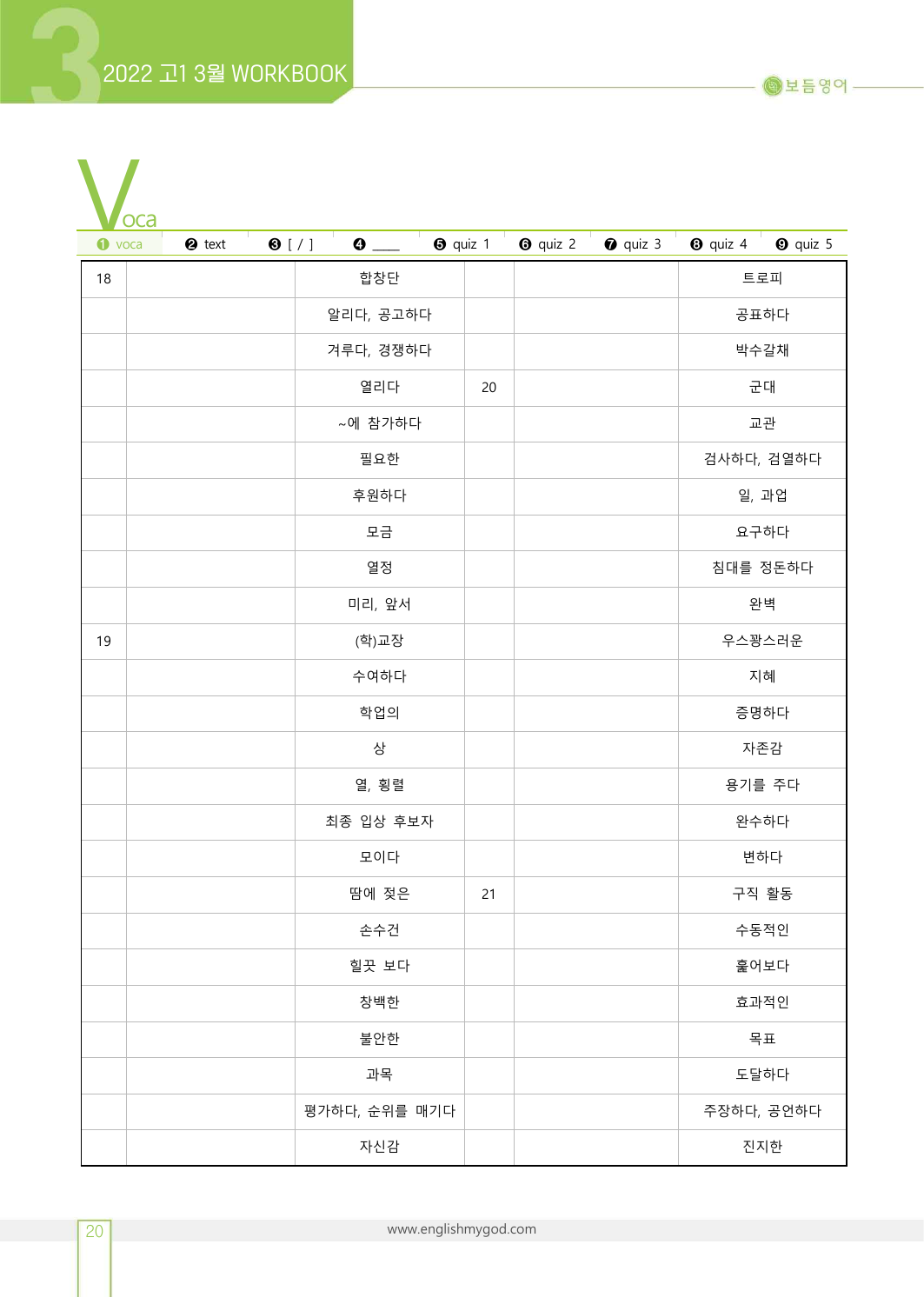# 20 **요지**

When I was in the army, my instructors would show up in my barracks room, and the first thing they would inspect was our bed. It was a simple task, but every morning we were required to make our bed to perfection. It seemed a little ridiculous at the time, but the wisdom of this simple act has been proven to me many times over. If you make your bed every morning, you will have accomplished the first task of the day. It will give you a small sense of pride and it will encourage you to do another task and another. By the end of the day, that one task completed will have turned into many tasks completed. If you can't do little things right, you will never do the big things right.

내가 군대에 있을 때, 교관들이 나의 병영 생활관에 모습을 드러내곤 했었는데, 그들이 맨 먼저 검사하곤 했던 것은 우리 의 침대였다. 단순한 일이었지만, 매일 아침 우리는 침대를 완벽하게 정돈하도록 요구받았다. 그 당시에는 약간 우스꽝스럽 게 보였지만, 이 단순한 행위의 지혜는 여러 차례 거듭하여 나에게 증명되었다. 여러분이 매일 아침 침대를 정돈한다면, 여 러분은 하루의 첫 번째 과업을 성취한 것이 된다. 그것은 여러분에게 작은 자존감을 주고, 또 다른 과업을 잇따라 이어가 도록 용기를 줄 것이다. 하루가 끝날 때쯤에는, 완수된 그 하나의 과업이 여러 개의 완수된 과업으로 변해 있을 것이다. 작 은 일들을 제대로 할 수 없으면, 여러분은 결코 큰일들을 제대로 할 수 없을 것이다.

# 21 **주장**

A job search is not a passive task. When you are searching, you are not browsing, nor are you "just looking". Browsing is not an effective way to reach a goal you claim to want to reach. If you are acting with purpose, if you are serious about anything you chose to do, then you need to be direct, focused and whenever possible, clever. Everyone else searching for a job has the same goal, competing for the same jobs. You must do more than the rest of the herd. Regardless of how long it may take you to find and get the job you want, being proactive will logically get you results faster than if you rely only on browsing online job boards and emailing an occasional resume. Leave those activities to the rest of the sheep.

구직 활동은 수동적인 일이 아니다. 구직 활동을 할 때, 여러분은 이것저것 훑어보고 다니지 않으며 '그냥 구경만 하지'도 않는다. 훑어보고 다니는 것은 여러분이 도달하기를 원한다고 주장하는 목표에 도달할 수 있는 효과적인 방법이 아니다.<br>만약 여러분이 목적을 가지고 행동한다면, 만약 하고자 선택한 어떤 것에 대해 여러분이 진지하다면, 여러분은 직접적이고,<br>집중해야 하며, 가능한 한 영리해야 한다. 일자리를 찾는 다른 모든 사람이 같은 목표를 지니고 있으며, 같은 일자리를 얻 기 위해 경쟁한다. 여러분은 그 무리의 나머지 사람들보다 더 많은 것을 해야 한다. 원하는 직업을 찾아서 얻는 데 얼마나 오랜 시간이 걸리든 간에, 온라인 취업 게시판을 검색하고 가끔 이력서를 이메일로 보내는 것에만 의존하는 것보다는 진취 적인 것이 논리적으로 여러분이 더 빨리 결과를 얻도록 해줄 것이다. 그런 활동들은 나머지 양들이 하도록 남겨 두라.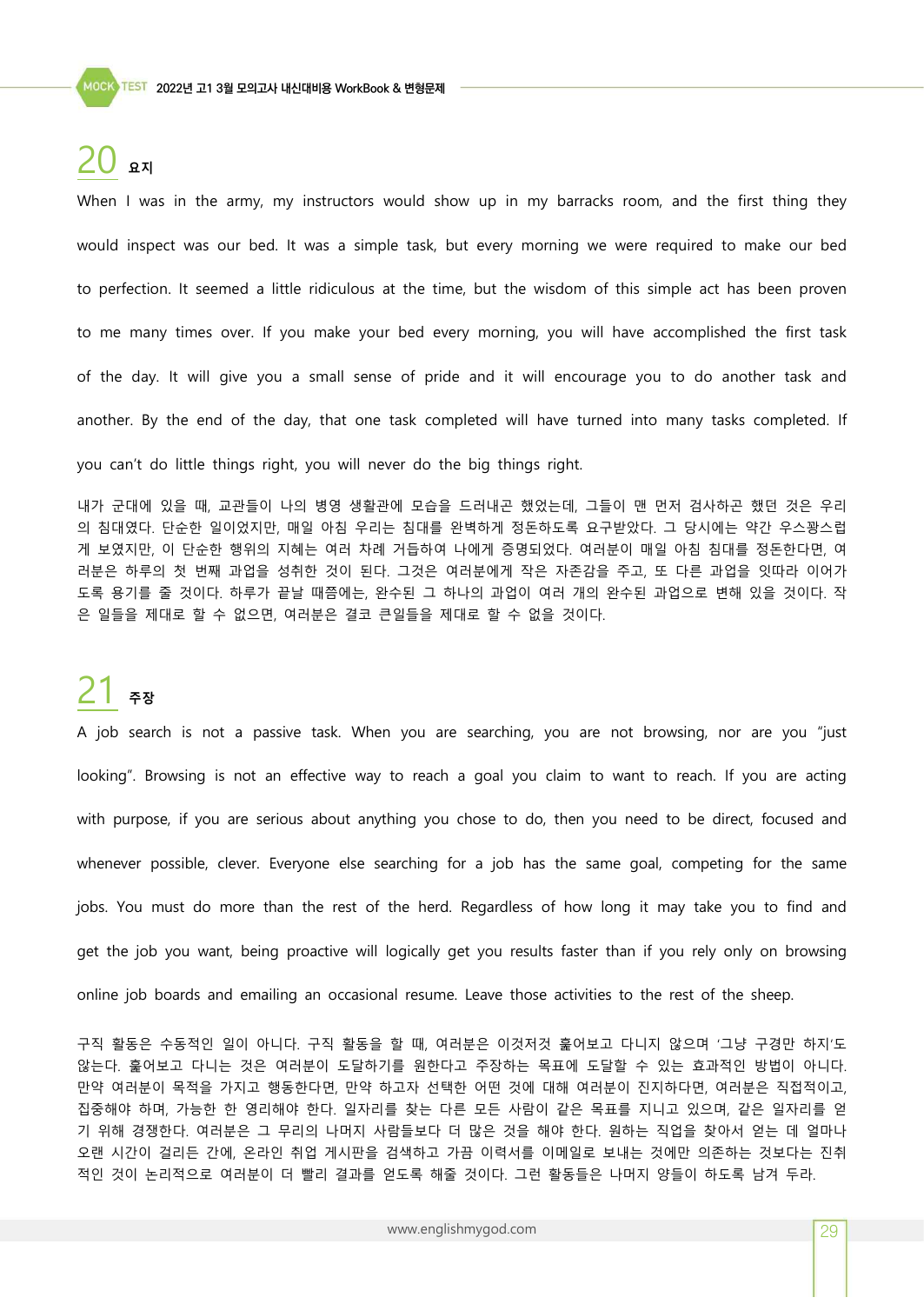# **18 목적**

Dear Ms. Robinson,

The Warblers Choir is happy to announce **[ what / that ]1)** we are invited to **[ competing / compete ]2)** in the International Young Choir Competition. The competition takes place in London on May 20. Though we wish **[ participating / to participate ]3)** in the event, we do not have the necessary funds to **[ traveling / travel ]4)** to London. So we are kindly [asking / asked ]<sup>5)</sup> you to support us by [to come / coming ]<sup>6)</sup> to our [fundraising / fundraise ]<sup>7)</sup> concert. It will be held on March 26. In this concert, we shall be able to **[ show / showing ]8)** you how big our passion for music **[ is / are ]9) .** Thank you **[ for / in ]10)** advance for your kind support and help. Sincerely, Arnold Reynolds

# $19$  심경

The principal stepped on stage. "Now, I present this year's top academic **[ reward / award ]11)** to the student who **[ has / have ]12)** achieved the highest placing." He smiled at the row of seats where twelve finalists had **[ gathered / been gathered ]13) .** Zoe wiped a sweaty hand on her handkerchief and **[to galnce / glanced ]14)** at the other finalists. They all looked as pale and [uneasy/unseaily]<sup>15)</sup> as [her/herself]<sup>16</sup>). Zoe and one of the other finalists had [won/been **won ]17)** first placing in four subjects so it came down to **[ which / how ]18)** teachers ranked their hard work and confidence. "The Trophy for General Excellence is awarded to Miss Zoe Perry," the principal declared. "Could Zoe step this way, please?" Zoe felt as **[ if / though ]19)** she were in heaven. She walked into the thunder of **[ applaud / applause ]20)** with a big smile.

# 20 **요지**

When I was in the army, my instructors would **[ be shown / show ]21)** up in my barracks room, and the first thing they would inspect **[ was / were ]22)** our bed. It was a simple task, but every morning we were required to **[ make / making ]23)** our bed to perfection. It **[ seemed / seems ]24)** a little ridiculous at the time, but the wisdom of this simple act **[ have / has ]25)** been proven to me many times over. If you **[ make / will make ]26)** your bed every morning, you will have **[ accomplished / been accomplished ]27)** the first task of the day. It will give **[to you / you ]28)** a small sense of pride and it will encourage you **[ doing / to do ]29)** another task and another. By the end of the day, that one task **[ completed / completing ]30)** will have turned into many tasks completed. If you can't do little things right, you will never do the big things right.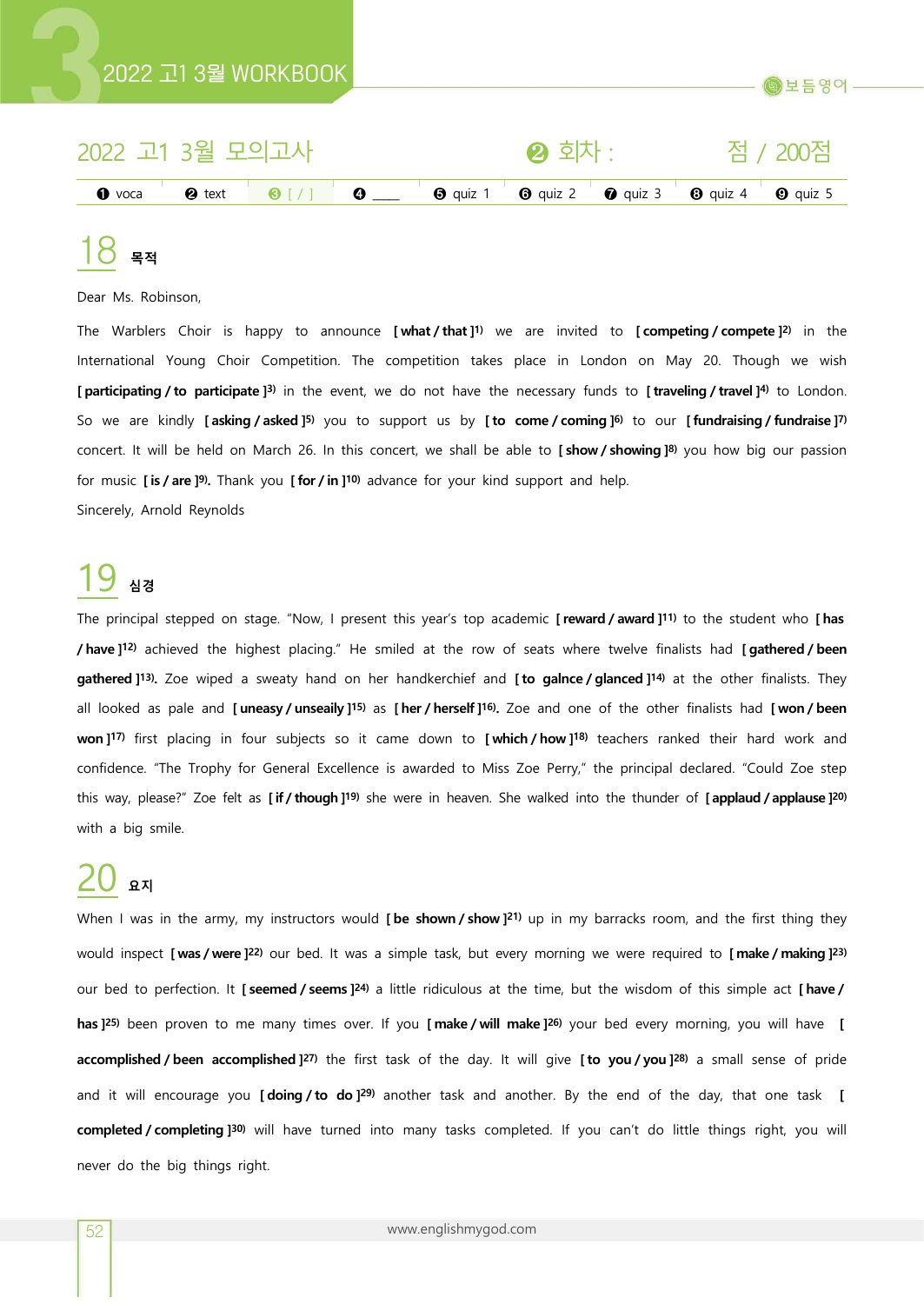### 2022 고1 3월 모의고사 ➊ 회차 : 점 / 300점  $\bullet$  voca  $\bullet$  text  $\bullet$  [ / ]  $\bullet$   $\bullet$   $\bullet$   $\bullet$   $\bullet$  quiz 1  $\bullet$   $\bullet$  quiz 3  $\bullet$   $\bullet$  quiz 4  $\bullet$   $\bullet$  quiz 5

### 18 **목적**

Dear Ms. Robinson,

The Warblers Choir is happy to **a\_\_\_\_\_\_\_\_\_\_\_\_\_\_1)** that we are invited to compete in the International Young Choir Competition. The **c\_\_\_\_\_\_\_\_\_\_\_\_\_\_2)** takes place in London on May 20. Though we wish to **p\_\_\_\_\_\_\_\_\_\_\_\_\_\_3)** in the event, we do not have the **n\_\_\_\_\_\_\_\_\_\_\_\_\_\_4)** funds to travel to London. So we are kindly asking you to support us by coming to our **f\_\_\_\_\_\_\_\_\_\_\_\_\_\_5)** concert. It will be held on March 26. In this concert, we shall be able to show you how big our passion for music is. Thank you in **a\_\_\_\_\_\_\_\_\_\_\_\_\_\_6)** for your kind support and help.

#### Sincerely, Arnold Reynolds

#### Robinson 씨께

Warblers 합창단이 국제 청년 합창 대회에서 실력을 겨루도록 초청받은 사실을 알려드리게 되어 기쁩니다. 대회는 5월 20 일 런던에서 열립니다. 비록 저희는 대회에 참가하고 싶지만, 런던에 가는 데 필요한 자금이 없습니다. 그래서 귀하께서 저 희 모금 음악회에 참석하셔서 저희를 후원해 주시기를 정중하게 부탁드립니다. 음악회는 3월 26일에 개최될 것입니다. 이 음악회에서 저희는 음악에 대한 저희의 열정이 얼마나 큰지 귀하께 보여드릴 수 있을 것입니다. 귀하의 친절한 후원과 도 움에 대해 미리 감사드립니다. Arnold Reynolds 드림

### 19 **심경**

| The principal stepped on stage. "Now, I present this year's top $a_{\text{max}}$ , 7 award to the student who has              |
|--------------------------------------------------------------------------------------------------------------------------------|
| achieved the highest placing." He smiled at the row of seats where twelve <b>f</b> ______________8) had gathered. Zoe          |
| w <sub>r</sub> 10 a sweaty hand on her handkerchief and g <sub>r-11</sub> and 10 at the other finalists. They all looked as    |
| p____________11) and uneasy as herself. Zoe and one of the other finalists had won first placing in four subjects so it        |
| came down to how teachers r_____________12) their hard work and confidence. "The Trophy for General Excellence is              |
| a____________13) to Miss Zoe Perry," the principal <b>d_____________14).</b> "Could Zoe step this way, please?" Zoe felt as if |
| she were in heaven. She walked into the thunder of <b>a</b> _____________15) with a big smile.                                 |

교장 선생님이 무대 위로 올라갔다. "이제, 최고 등수를 차지한 학생에게 올해의 학업 최우수상을 수여하겠습니다." 그는 열 두 명의 최종 입상 후보자가 모여 있는 좌석 열을 향해 미소를 지었다. Zoe는 땀에 젖은 손을 손수건에 문질러 닦고는 나 머지 다른 최종 입상 후보자들을 힐끗 보았다. 그들은 모두 그녀만큼 창백하고 불안해 보였다. Zoe와 나머지 다른 최종 입 상 후보자 중 한 명이 네 개 과목에서 1위를 차지했으므로, 그들의 노력과 자신감을 선생님들이 어떻게 평가하느냐로 좁혀 졌다. "전체 최우수상을 위한 트로피는 Zoe Perry 양에게 수여됩니다."라고 교장 선생님이 공표했다. "Zoe는 이리로 나와 주 시겠습니까?" Zoe는 마치 천국에 있는 기분이었다. 그녀는 활짝 웃음을 지으며 우레와 같은 박수갈채를 받으며 걸어갔다.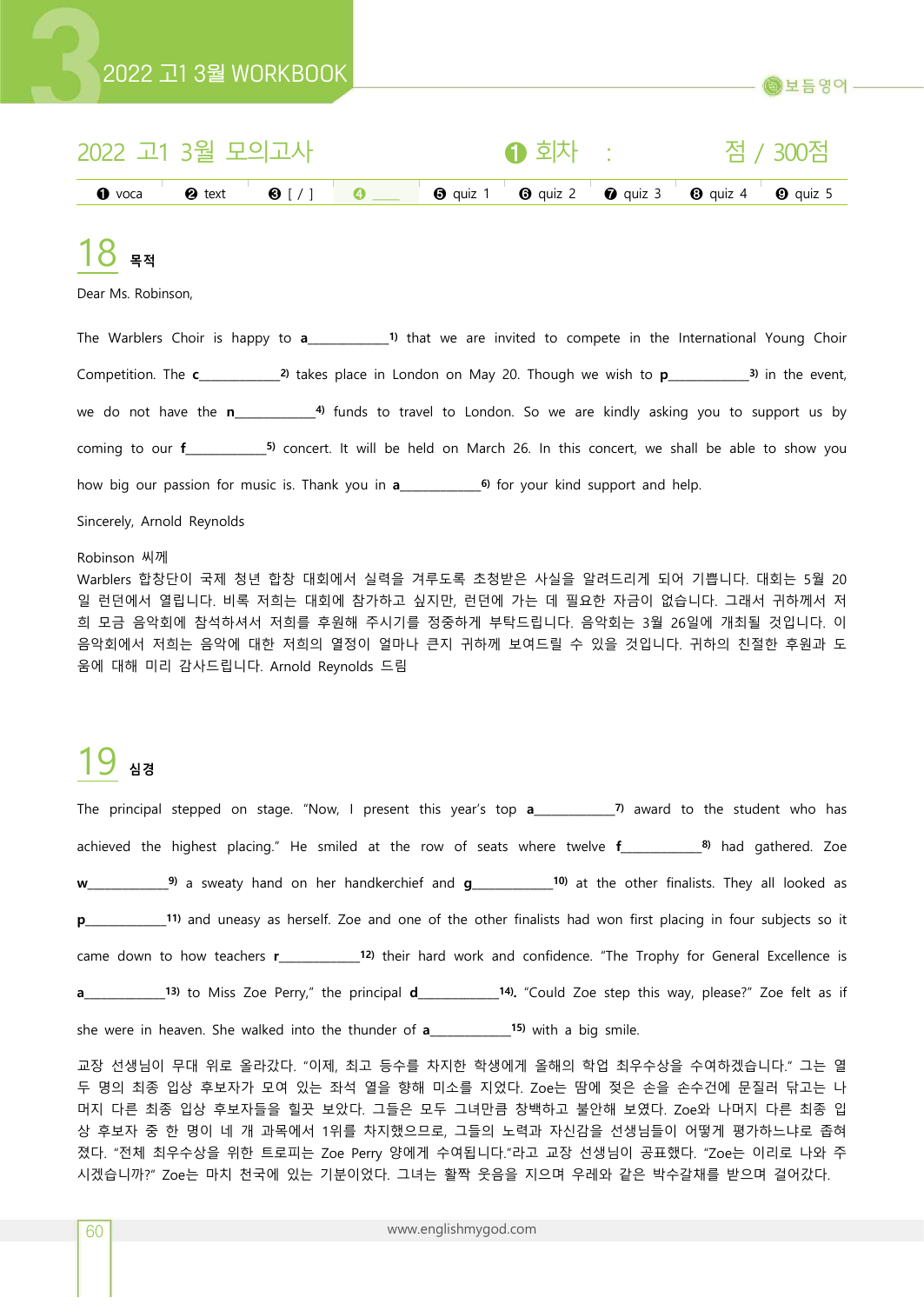# **18 목적**

Dear Ms. Robinson, The Warblers Choir is happy to **a\_\_\_\_\_\_\_\_\_\_\_\_\_\_1)** that we are invited to compete in the International Young Choir Competition. The **c\_\_\_\_\_\_\_\_\_\_\_\_\_\_2)** takes place in London on May 20. Though we wish to **p\_\_\_\_\_\_\_\_\_\_\_\_\_\_3)** in the event, we do not have the **n\_\_\_\_\_\_\_\_\_\_\_\_\_\_4)** funds to travel to London. So we are kindly asking you to support us by coming to our **f\_\_\_\_\_\_\_\_\_\_\_\_\_\_5)** concert. It will be held on March 26. In this concert, we shall be able to show you how big our passion for music is. Thank you in **a\_\_\_\_\_\_\_\_\_\_\_\_\_\_6)** for your kind support and help.

# $19$  심경

The principal stepped on stage. "Now, I present this year's top **a\_\_\_\_\_\_\_\_\_\_\_\_\_\_7)** award to the student who has achieved the highest placing." He smiled at the row of seats where twelve **f\_\_\_\_\_\_\_\_\_\_\_\_\_\_8)** had gathered. Zoe **w\_\_\_\_\_\_\_\_\_\_\_\_\_\_9)** a sweaty hand on her handkerchief and **g\_\_\_\_\_\_\_\_\_\_\_\_\_\_10)** at the other finalists. They all looked as **p\_\_\_\_\_\_\_\_\_\_\_\_\_\_11)** and uneasy as herself. Zoe and one of the other finalists had won first placing in four subjects so it came down to how teachers **r\_\_\_\_\_\_\_\_\_\_\_\_\_\_12)** their hard work and confidence. "The Trophy for General Excellence is **a\_\_\_\_\_\_\_\_\_\_\_\_\_\_13)** to Miss Zoe Perry," the principal **d\_\_\_\_\_\_\_\_\_\_\_\_\_\_14) .** "Could Zoe step this way, please?" Zoe felt as if she were in heaven. She walked into the thunder of **a\_\_\_\_\_\_\_\_\_\_\_\_\_\_15)** with a big smile.

# 20 **요지**

When I was in the army, my **i\_\_\_\_\_\_\_\_\_\_\_\_\_\_16)** would show up in my **b\_\_\_\_\_\_\_\_\_\_\_\_\_\_17)** room, and the first thing they would **i\_\_\_\_\_\_\_\_\_\_\_\_\_\_18)** was our bed. It was a simple task, but every morning we were required to make our bed to **p\_\_\_\_\_\_\_\_\_\_\_\_\_\_19) .** It seemed a little **r\_\_\_\_\_\_\_\_\_\_\_\_\_\_20)** at the time, but the wisdom of this simple act has been proven to me many times over. If you make your bed every morning, you will have **a\_\_\_\_\_\_\_\_\_\_\_\_\_\_21)** the first task of the day. It will give you a small sense of pride and it will **e\_\_\_\_\_\_\_\_\_\_\_\_\_\_22)** you to do another task and another. By the end of the day, that one task **c\_\_\_\_\_\_\_\_\_\_\_\_\_ \_23)** will have turned **i\_\_\_\_\_\_\_\_\_\_\_\_\_\_24)** many tasks completed. If you can't do little things right, you will never do the big things right.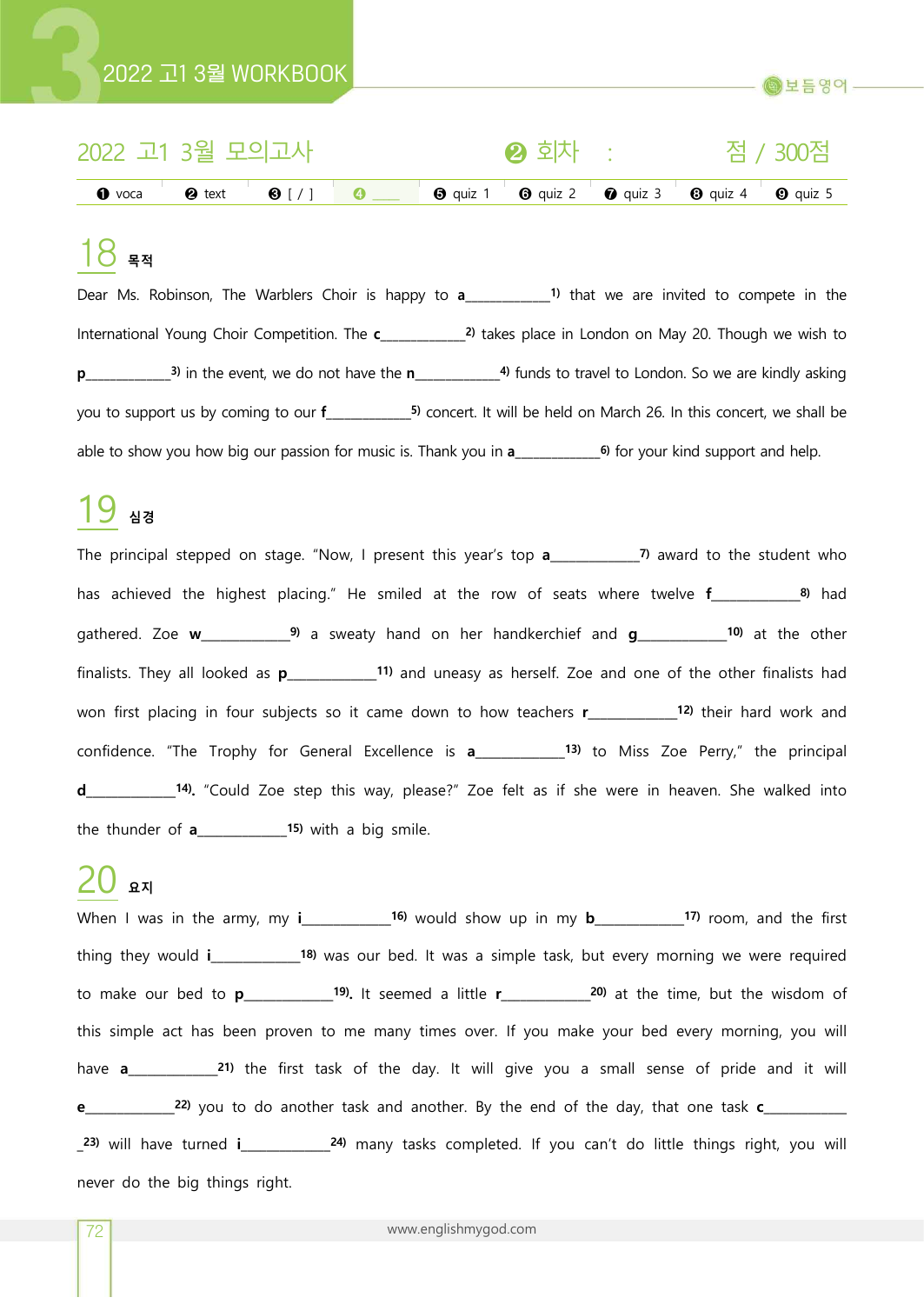| <b>2</b> text | $\Theta$ [/] |                 |                                              | $\bullet$ quiz 3                | $\theta$ quiz 4 | $\odot$ quiz 5                                                                                                                                                                                                                                                                                                                                                                                                                                                                                      |
|---------------|--------------|-----------------|----------------------------------------------|---------------------------------|-----------------|-----------------------------------------------------------------------------------------------------------------------------------------------------------------------------------------------------------------------------------------------------------------------------------------------------------------------------------------------------------------------------------------------------------------------------------------------------------------------------------------------------|
|               |              |                 |                                              |                                 |                 |                                                                                                                                                                                                                                                                                                                                                                                                                                                                                                     |
|               |              |                 |                                              |                                 |                 |                                                                                                                                                                                                                                                                                                                                                                                                                                                                                                     |
|               |              |                 |                                              |                                 |                 |                                                                                                                                                                                                                                                                                                                                                                                                                                                                                                     |
|               |              |                 |                                              |                                 |                 |                                                                                                                                                                                                                                                                                                                                                                                                                                                                                                     |
|               |              |                 |                                              |                                 |                 |                                                                                                                                                                                                                                                                                                                                                                                                                                                                                                     |
|               |              |                 |                                              |                                 |                 |                                                                                                                                                                                                                                                                                                                                                                                                                                                                                                     |
|               |              |                 |                                              |                                 |                 |                                                                                                                                                                                                                                                                                                                                                                                                                                                                                                     |
|               | music is.    | 2022 고1 3월 모의고사 | 1. 1) 다음 주어진 글에 이어질 순서를 적으시오. $^{22,1,3,18}$ | $\theta$ quiz 1 $\theta$ quiz 2 |                 | Dear Ms. Robinson, The Warblers Choir is happy to announce that we are invited to compete in the<br>International Young Choir Competition. The competition takes place in London on May 20.<br>(A) It will be held on March 26. In this concert, we shall be able to show you how big our passion for<br>(B) Though we wish to participate in the event, we do not have the necessary funds to travel to London.<br>So we are kindly asking you to support us by coming to our fundraising concert. |

(C) Thank you in advance for your kind support and help. Sincerely, Arnold Reynolds

#### 2. 2)다음 주어진 글에 이어질 순서를 적으시오. 22\_1\_3\_19

The principal stepped on stage.

- (A) "Now, I present this year's top academic award to the student who has achieved the highest placing". He smiled at the row of seats where twelve finalists had gathered.
- (B) Zoe and one of the other finalists had won first placing in four subjects so it came down to how teachers ranked their hard work and confidence. "The Trophy for General Excellence is awarded to Miss Zoe Perry", the principal declared.
- (C) "Could Zoe step this way, please"? Zoe felt as if she were in heaven.
- (D) Zoe wiped a sweaty hand on her handkerchief and glanced at the other finalists. They all looked as pale and uneasy as herself.
- (E) She walked into the thunder of applause with a big smile.

#### 3. 3) 다음 주어진 글에 이어질 순서를 적으시오. <sup>22\_1\_3\_20</sup>

When I was in the army, my instructors would show up in my barracks room, and the first thing they would inspect was our bed.

- (A) If you make your bed every morning, you will have accomplished the first task of the day. It will give you a small sense of pride and it will encourage you to do another task and another.
- (B) It was a simple task, but every morning we were required to make our bed to perfection. It seemed a little ridiculous at the time, but the wisdom of this simple act has been proven to me many times over.
- (C) By the end of the day, that one task completed will have turned into many tasks completed. If you can't do little things right, you will never do the big things right.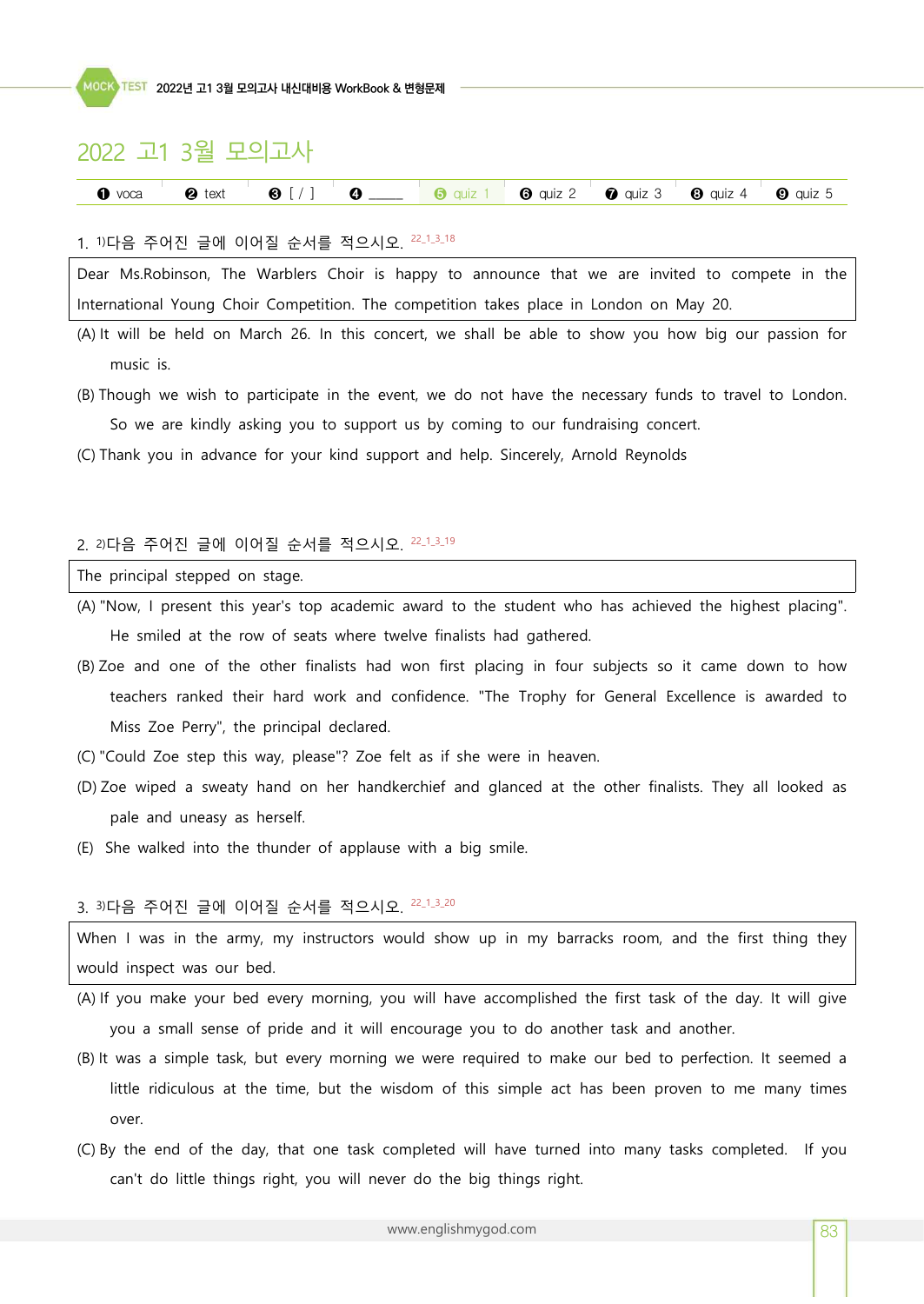|                | 2022 고1 3월 모의고사 |                                                                                                               |  |  |  |
|----------------|-----------------|---------------------------------------------------------------------------------------------------------------|--|--|--|
| $\bullet$ voca | <b>2</b> text   | <b>8</b> $[/ ]$ <b>0</b> ____ <b>6</b> quiz 1 <b>0</b> quiz 2 <b>0</b> quiz 3 <b>0</b> quiz 4 <b>0</b> quiz 5 |  |  |  |

#### 1. <sup>1)</sup>밑줄 친 부분 중, <u>어법, 혹은 문맥상 어색한 곳</u>을 고르시오. <sup>(22\_1\_3\_18)</sup>

Dear Ms. Robinson, The Warblers Choir is happy to ① **announce** that we are ② **inviting** to compete in the International Young Choir Competition. The competition ③ **takes** place in London on May 20. ④ **Though** we wish to participate in the event, we do not have the necessary funds to travel to London. So we are kindly asking you to support us by coming to our fundraising concert. It will be held on March 26. In this concert, we shall be able to show you how big our passion for music ⑤ **is** . Thank you in advance for your kind support and help. Sincerely, Arnold Reynolds

#### 2. 2)**밑줄 친 부분 중, <u>어법, 혹은 문맥상 어색한 곳</u>을 고르시오. <sup>(22\_1\_3\_19)**</sup>

The principal stepped on stage. "Now, I present this year's top academic award to the student who ① **has achieved** the highest placing". He smiled at the row of seats where twelve finalists had gathered. Zoe wiped a sweaty hand on her handkerchief and ② **glanced at** the other finalists. They all looked as ③ **pale** and ④ **uneasy**as herself. Zoe and one of the other finalists had won first placing in four subjects so it came down to how teachers ranked their hard work and confidence. "The Trophy for General Excellence is awarded to Miss Zoe Perry", the principal declared. "Could Zoe step this way, please"? Zoe felt as if she ⑤ **was** in heaven. She walked into the thunder of applause with a big smile.

#### 3. <sup>3)</sup>**밑줄 친 부분 중, <u>어법, 혹은 문맥상 어색한 곳</u>을 고르시오. <sup>(22\_1\_3\_20)**</sup>

When I was in the army, my instructors would show up in my barracks room, and the first thing they would ① **inspect** was our bed. It was a simple task, but every morning we were required to make our bed to perfection. It seemed a little ② **ridiculous** at the time, but the wisdom of this simple act has been proven to me many times over. If you make your bed every morning, you will have accomplished the first task of the day. It will give you a small sense of pride and it will encourage you ③ **doing** another task and another. By the end of the day, that one task completed ④ **will have turned** into many tasks ⑤ **completed** . If you can't do little things right, you will never do the big things right.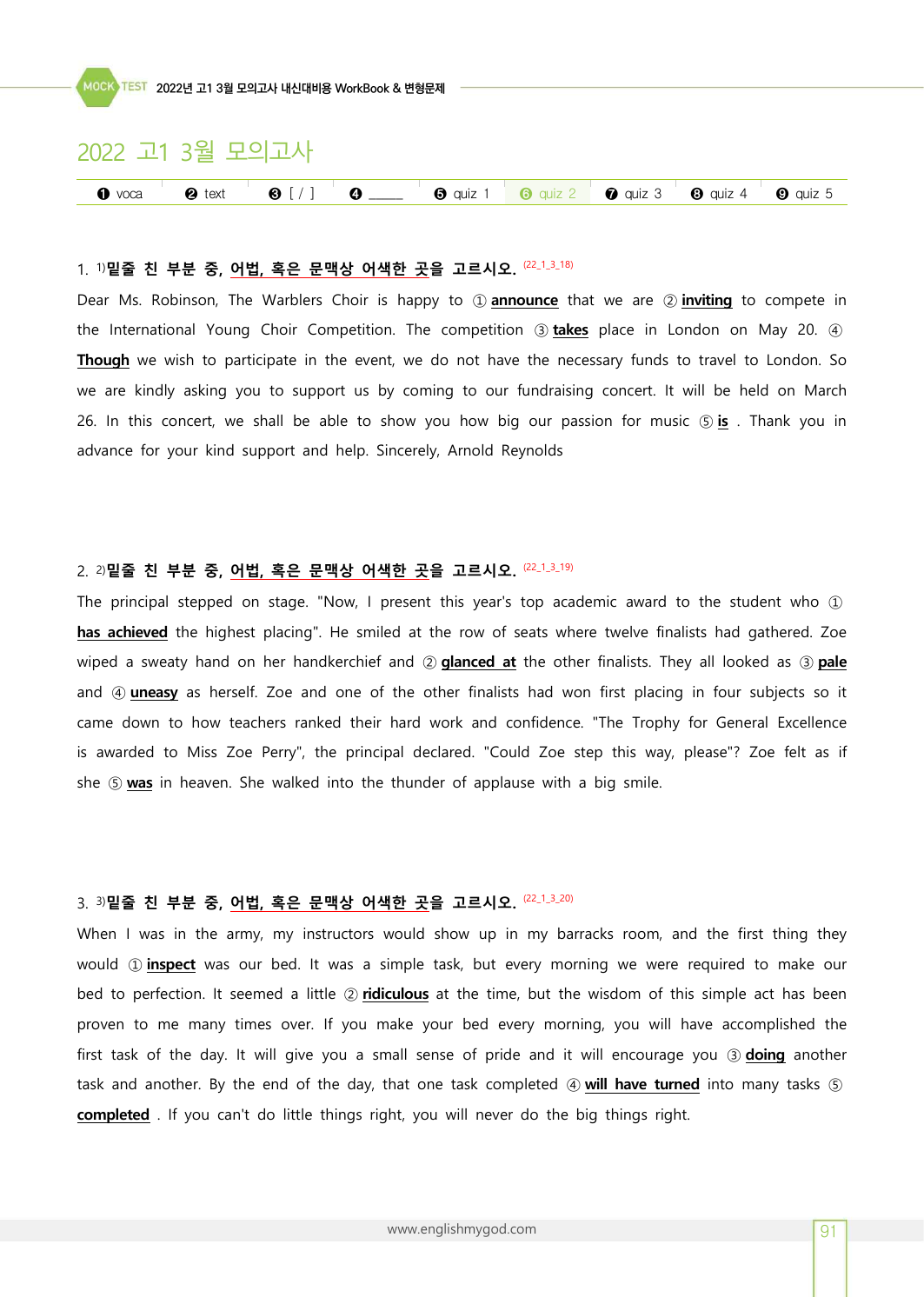#### 2022 고1 3월 모의고사

| $\bigcup$ voca | ø<br>text |  | $\mathbf{z}$ | auiz<br>6 | 6<br>auiz | ≀ul∠ | 63<br>auiz | auiz<br>9 |
|----------------|-----------|--|--------------|-----------|-----------|------|------------|-----------|
|----------------|-----------|--|--------------|-----------|-----------|------|------------|-----------|

#### 1. <sup>1)</sup>밑줄 친 <mark>@~⊕ 중 <u>어법,</u> 혹은 문맥상 어휘의 사용이 어색한</mark> 것끼리 짝지어진 것을 고르시오. <sup>(22\_1\_3\_18)</sup>

Dear Ms. Robinson, The Warblers Choir is happy to ⓐ **denounce** that we are ⓑ **inviting** to compete in the International Young Choir Competition. The competition ⓒ **takes** place in London on May 20. ⓓ Despite we wish to participate in the event, we do not have the necessary funds to travel to London. So we are kindly asking you to support us by coming to our fundraising concert. It will be held on March 26. In this concert, we shall be able to show you how big our passion for music ⓔ **does** . Thank you in ⓕ **advance** for your kind support and help. Sincerely, Arnold Reynolds

① ⓐ, ⓒ ② ⓐ, ⓑ, ⓕ ③ ⓐ, ⓒ, ⓔ ④ ⓐ, ⓑ, ⓓ, ⓔ ⑤ ⓐ, ⓒ, ⓔ, ⓕ

#### 2. <sup>2)</sup>밑줄 친 <mark>@~</mark>ட 중 어법, 혹은 문맥상 어휘의 사용이 어색한 것끼리 짝지어진 것을 고르시오. <sup>(22\_1\_3\_19)</sup>

The @ **principal** stepped on stage. "Now, I present this year's top academic award to the student who *D* has achieved the highest placing". He smiled at the row of seats © where twelve finalists had gathered. Zoe wiped a sweaty hand on her handkerchief and @ **glanced** the other finalists. They all looked as @ **pale** and ⓕ **uneasily** as herself. Zoe and one of the other finalists had won first placing in four subjects so it came @ **down** to how teachers ranked their hard work and confidence. "The Trophy for General Excellence is awarded to Miss Zoe Perry", the principal declared. "Could Zoe step this way, please"? Zoe felt as if she *i* were in heaven. She walked into the thunder of applause with a big smile.

 $(1)$   $(6)$ ,  $(9)$   $(2)$   $(d)$ ,  $(e)$   $(3)$   $(d)$ ,  $(f)$   $(4)$   $(a)$ ,  $(6)$ ,  $(6)$   $(5)$   $(5)$ ,  $(6)$ ,  $(6)$ ,  $(7)$ 

#### 3. 3)**밑줄 친 @~**ட 중 <u>어법, 혹은 문맥상 어휘의 사용이 어색한</u> 것끼리 짝지어진 것을 고르시오. <sup>(22\_1\_3\_20)</sup>

When I was in the army, my instructors would a **show** up in my barracks room, and the first thing they would ⓑ **inspect** was our bed. It was a simple task, but every morning we were required to make our bed to perfection. It seemed a little © **ridicule** at the time, but the wisdom of this simple act has been proven to me many times over. If you make your bed every morning, you ⓓ **will have been accomplished** the first task of the day. It will give you a small sense of pride and it will encourage you ⓔ **to do** another task and another. By the end of the day, that one task completed ⓕ **will have turned** into many tasks *i* **completing** . If you can't do *i* few things right, you will never do the big things right.

 $(1)$   $(0)$ ,  $(1)$ ,  $(1)$ ,  $(1)$ ,  $(2)$   $(3)$ ,  $(3)$ ,  $(4)$ ,  $(5)$ ,  $(6)$ ,  $(6)$ ,  $(7)$ ,  $(8)$ ,  $(9)$ ,  $(1)$ ,  $(1)$ ,  $(1)$ ,  $(1)$ ,  $(1)$ ,  $(1)$ ,  $(1)$ ,  $(1)$ ,  $(1)$ ,  $(1)$ ,  $(1)$ ,  $(1)$ ,  $(1)$ ,  $(1)$ ,  $(1)$ ,  $(1)$ ,  $(1)$ ,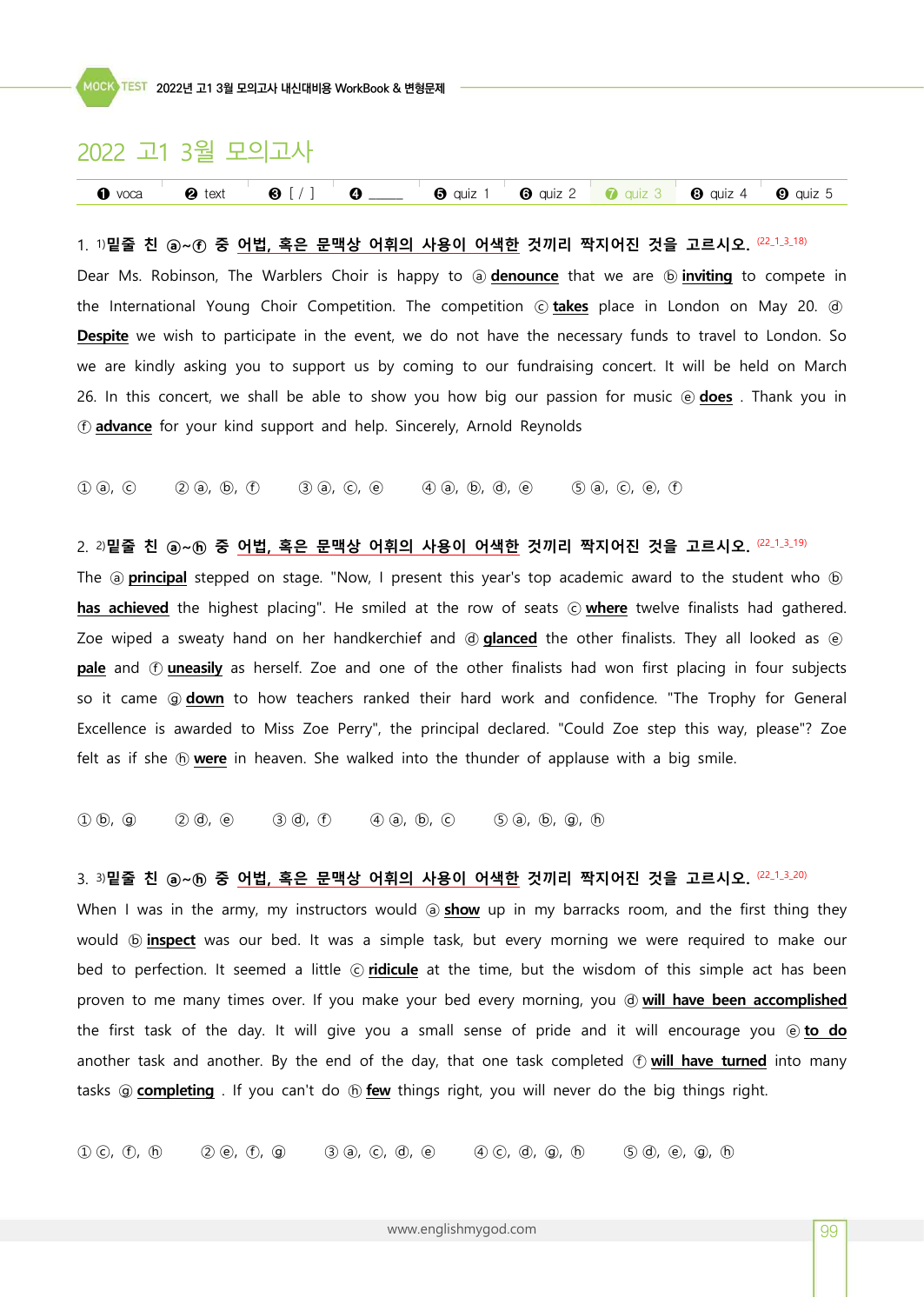#### 2022 고1 3월 모의고사

| 6<br>ø<br>O<br>quiz<br>-65<br>text<br>વ્ય<br><b>auiz</b><br><b>TOT</b><br>quiz<br>voca<br>. .<br>$\overline{a}$<br>. .<br>14 I Z<br><u>_</u> |
|----------------------------------------------------------------------------------------------------------------------------------------------|
|----------------------------------------------------------------------------------------------------------------------------------------------|

#### 1. 1)**밑줄 부분 중 <u>어법, 혹은 문맥상 어휘의 쓰임이 어색한 것을</u> 올바르게 고쳐 쓰시오. (4개) <sup>(22\_1\_3\_18)**</sup>

Dear Ms. Robinson, The Warblers Choir is happy to ① **announce** that we are ② **inviting** to compete in the International Young Choir Competition. The competition ③ **is taken** place in London on May 20. ④ **Despite** we wish to participate in the event, we do not have the necessary funds to travel to London. So we are kindly asking you to support us by coming to our fundraising concert. It will be held on March 26. In this concert, we shall be able to show you how big our passion for music ⑤ **does** . Thank you in ⑥ **advance** for your kind support and help. Sincerely, Arnold Reynolds

| 기호 | 어색한 표현                                       |   | 올바른 표현 |  |
|----|----------------------------------------------|---|--------|--|
|    |                                              | ⇨ |        |  |
|    | the control of the control of the control of | ⇨ |        |  |
|    |                                              | ⇨ |        |  |
|    |                                              | ⇨ |        |  |

#### 2. <sup>2)</sup>밑줄 부분 중 <u>어법, 혹은 문맥상 어휘의 쓰임이 어색한 것을</u> 올바르게 고쳐 쓰시오. (7개) <sup>(22\_1\_3\_19)</sup>

The (1) **principal** stepped on stage. "Now, I present this year's top academic award to the student who (2) **has been ahieved** the highest placing". He smiled at the row of seats ③ **which**twelve finalists had gathered. Zoe wiped a sweaty hand on her handkerchief and ④ **glanced** the other finalists. They all looked as ⑤ **palely** and ⑥ **uneasily** as herself. Zoe and one of the other finalists had won first placing in four subjects so it came ⑦ **up** to how teachers ranked their hard work and confidence. "The Trophy for General Excellence is awarded to Miss Zoe Perry", the principal declared. "Could Zoe step this way, please"? Zoe felt as if she ⑧ **had been** in heaven. She walked into the thunder of applause with a big smile.

| 기호 | 어색한 표현                                                                                                               |               | 올바른 표현 |
|----|----------------------------------------------------------------------------------------------------------------------|---------------|--------|
|    |                                                                                                                      | $\Rightarrow$ |        |
|    | <u> 1989 - Johann John Stone, mars eta bat eta bat eta bat eta bat eta bat eta bat eta bat eta bat eta bat eta b</u> | $\Rightarrow$ |        |
|    |                                                                                                                      | $\Rightarrow$ |        |
|    |                                                                                                                      | $\Rightarrow$ |        |
|    |                                                                                                                      | $\Rightarrow$ |        |
|    |                                                                                                                      | $\Rightarrow$ |        |
|    |                                                                                                                      | $\Rightarrow$ |        |
|    |                                                                                                                      |               |        |

www.englishmygod.com **107**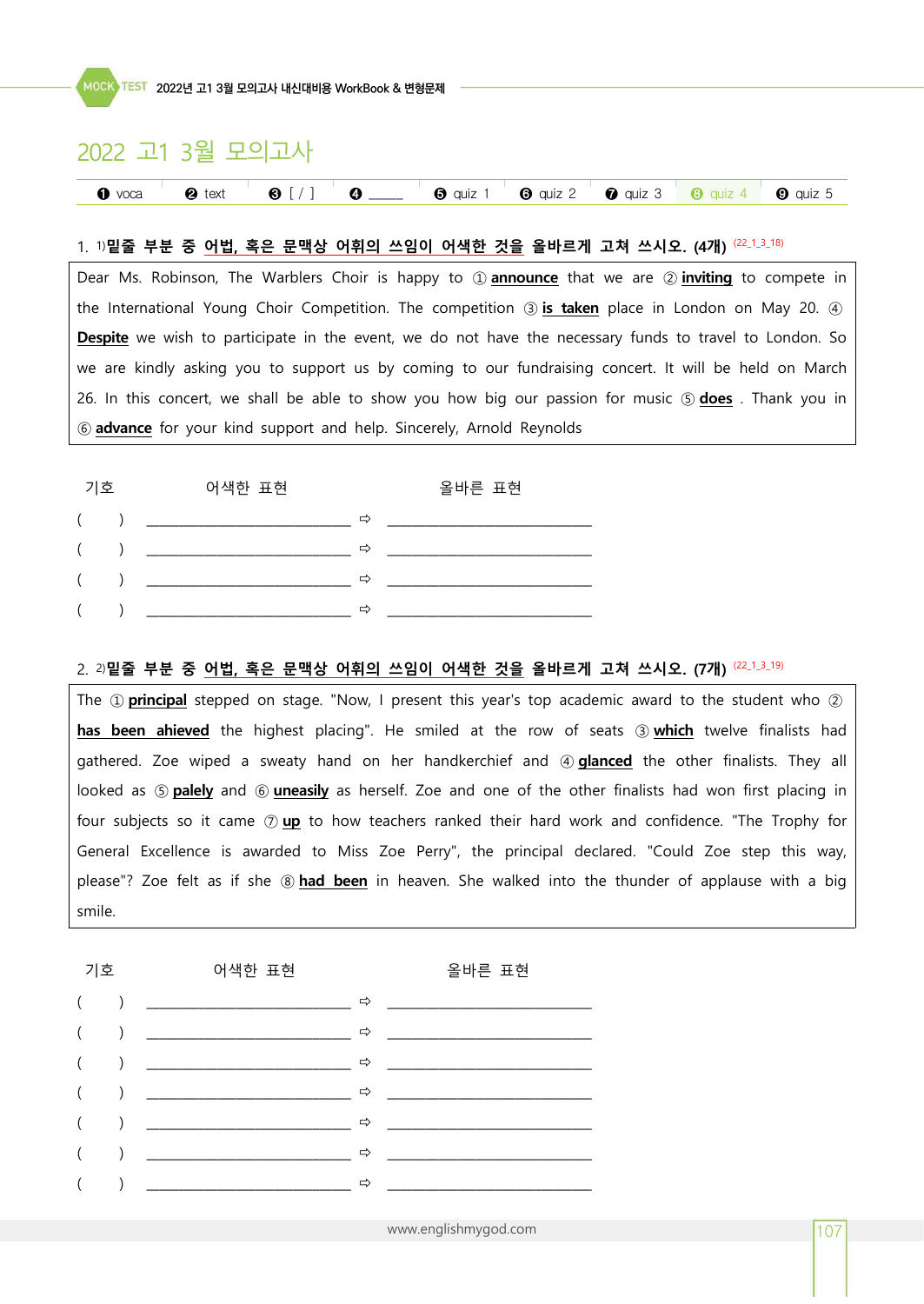| 2022 고1 3월 모의고사 |                                                                                                                                                       |  |  |  |
|-----------------|-------------------------------------------------------------------------------------------------------------------------------------------------------|--|--|--|
|                 | <b>0</b> voca $\bullet$ text $\bullet$ $[1]$ $\bullet$ $\bullet$ $\bullet$ quiz 1 $\bullet$ quiz 2 $\bullet$ quiz 3 $\bullet$ quiz 4 $\bullet$ quiz 5 |  |  |  |

#### þ **다음 글을 읽고 물음에 답하시오.**  (22\_1\_3\_18)

Dear Ms. Robinson, The Warblers Choir is happy to  $\frac{d}{dx}$  and the weare invited to compete in the International Young Choir Competition. The competition  $\frac{2dH}{dt}$ ,  $2EH$ in London on May 20. (가) 우리는 행사에 참여하고 싶지만 런던으로 여행하는데 필요한 자금이 없습니다. So we are  $\frac{d}{dx}$  asking you to  $\frac{d}{dx}$  as  $\frac{d}{dx}$  as by coming to our fundraising concert. It will hold의 바른 형태 \_\_\_\_\_\_\_\_\_\_\_ on March 26. In this concert, (나) <u>저희가 음악에 대한 열정이</u> 얼마나 큰지 보여드릴 수 있을 것 같아요. Thank you 사전에, 2단어 \_\_\_\_\_\_\_\_\_\_\_ for your kind support and help. Sincerely, Arnold Reynolds

1. 1)힌트를 참고하여 각 빈칸에 알맞은 단어를 쓰시오.

2. 2)위 글에 주어진 (가) ~ (나)의 한글과 같은 의미를 가지도록, 각각의 주어진 단어들을 알맞게 배열하시 오.

(가) we / not / the event, / to / London. / travel / funds / do / participate / to / necessary / we / the / wish / to / Though / have / in 

 $(L)$  able / how / for / our / shall / be / to / show / you / is. / passion / we / music / big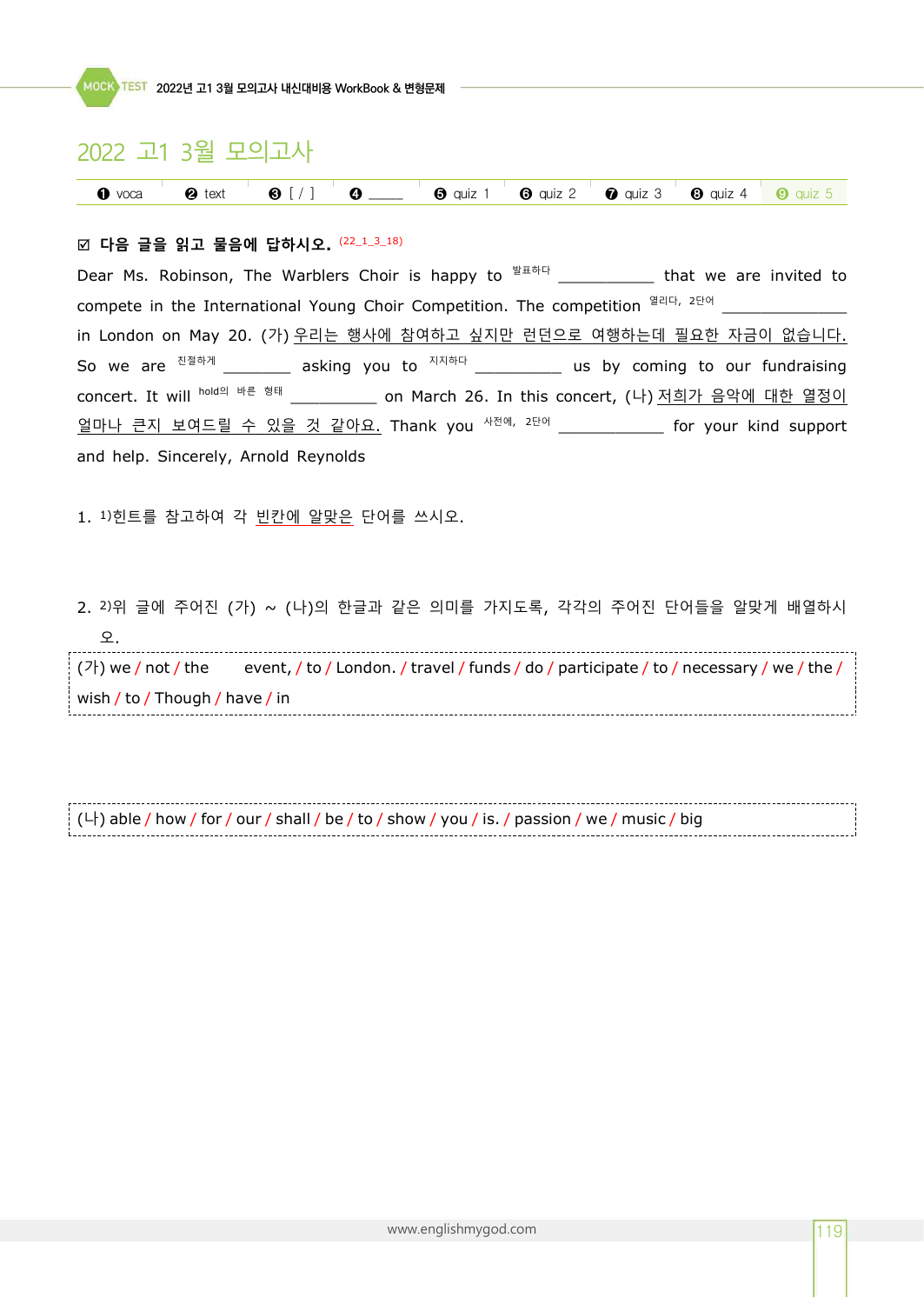

 $\circledcirc$ 보듬영어  $-$ 

4. 4)밑줄 친 ⓐ에서, 어법 혹은 문맥상 어색한 부분을 찾아 올바르게 고쳐 쓰시오.

| $\circledcirc$ | 잘못된 표현 |       | 바른 표현 |  |
|----------------|--------|-------|-------|--|
|                |        |       |       |  |
|                |        |       |       |  |
|                |        |       |       |  |
|                |        | ) ⇔ ( |       |  |

#### þ **다음 글을 읽고 물음에 답하시오.**  (22\_1\_3\_20)

When I was in the army, my  $\mathbb{R}^{\pm}$  \_\_\_\_\_\_\_\_\_\_\_\_\_\_ would show up in my barracks room, and the first thing they would  $\frac{d}{d}$   $\frac{d}{d}$   $\frac{d}{d}$  was our bed. It was a simple  $\frac{d}{d}$  \_\_\_\_\_, but every morning we were required to <sup>우리의 침대를 정도하다, 3단어 \_\_\_\_\_\_\_\_\_\_\_\_\_\_\_\_\_\_\_\_ to <sup>완벽</sup> \_\_\_\_\_\_\_\_\_\_\_\_\_\_\_. It</sup> seemed a little <sup>우스꽝스러운</sup> \_\_\_\_\_\_\_\_\_\_\_\_\_ at the time, but the wisdom of this simple act has <sup>prove의 바</sup> <sup>른 형태</sup> \_\_\_\_\_\_\_\_\_\_\_\_\_\_\_\_ to me many times over. If you make your bed every morning, you will have accomplished the first task of the day. It will give you a small sense of pride and it will <sup>2</sup> <sup>려하다</sup> \_\_\_\_\_\_\_\_\_\_\_\_\_\_\_\_\_ you to do another task and another. By the end of the day, (가)<u>그 하나의 과</u> 업이 여러 개의 완수된 과업으로 변해있을 것이다. (나) 작은 일들을 제대로 할 수 없으면, 여러분은 결코 큰 일들을 제대로 할 수 없을 것이다.

5. 5)힌트를 참고하여 각 빈칸에 알맞은 단어를 쓰시오.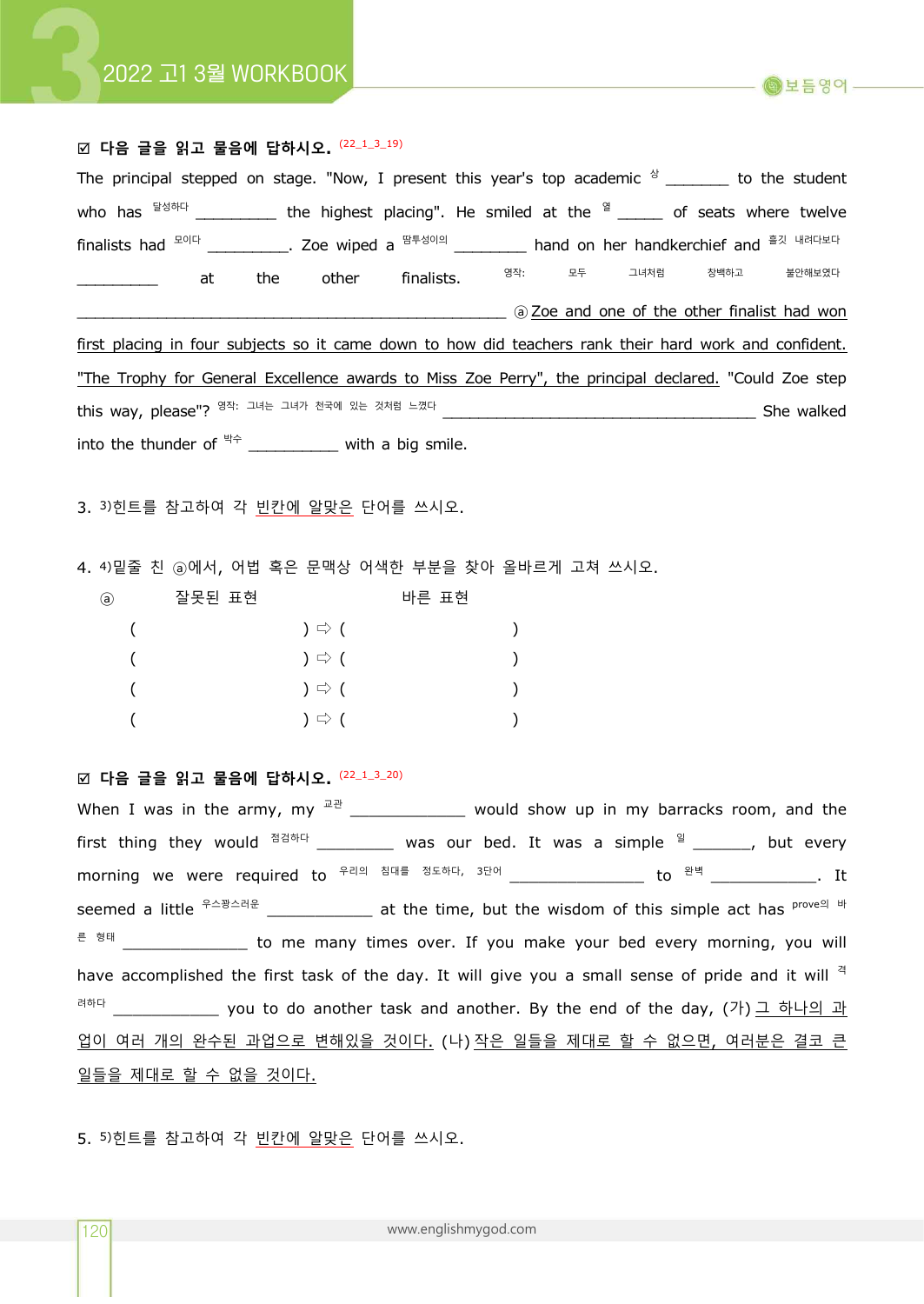6. 6)위 글에 주어진 (가) ~ (나)의 한글과 같은 의미를 가지도록, 각각의 주어진 단어들을 알맞게 배열하시 오. (가) task / will / one / completed. / that / have / many / tasks / into / turned / completed

(나) If / you / do / right, / right. / the / can't / things / big / you / never / things / little / do / will

#### þ **다음 글을 읽고 물음에 답하시오.**  (22\_1\_3\_21)

A  $7^{\text{N}}$ <sup> $\frac{2}{3}$ </sup>  $\frac{2}{3}$  is not a  $2^{\text{S}}$   $\frac{2}{3}$   $\frac{2}{3}$  task. When you are searching, you are not browsing, nor are you "just looking". (가) 훝어보고 다니는 것은 여러분이 도달하기를 원한다고 주장하는 목표에 도달할 수 있는 효과적인 방법이 아니다. If you are acting with 목적 \_\_\_\_\_\_\_\_, ⓐ if you are serious about anything you chose to do, then you need to be indirect, focusing and whenever possible, clever. Noone else searching for a job has the same goal, competed for the same jobs. You must do less than the rest of the herd. (나) 원하는 직업을 찾아서 얻는 데 얼마나 오랜 시간이 걸 <u>리든 간에</u>, being <sup>진취적인</sup> \_\_\_\_\_\_\_\_\_\_\_\_\_\_ will <sup>논리적으로</sup> \_\_\_\_\_\_\_\_\_\_\_\_\_ get you results faster than if you rely only on browsing online job boards and emailing an  $7^{\text{H2}}$  \_\_\_\_\_\_\_\_\_\_\_\_\_ resume. Leave those activities to the rest of the <sup>어리석은 사람, s로 시작</sup>

7. 7)힌트를 참고하여 각 빈칸에 알맞은 단어를 쓰시오.

8. 8)밑줄 친 ⓐ에서, 어법 혹은 문맥상 어색한 부분을 찾아 올바르게 고쳐 쓰시오.

| $\circledcirc$ | 잘못된 표현 |                       | 바른 표현 |  |
|----------------|--------|-----------------------|-------|--|
|                |        |                       |       |  |
|                |        | ) $\Rightarrow$ (     |       |  |
|                |        | ) $\Leftrightarrow$ ( |       |  |
|                |        |                       |       |  |
|                |        |                       |       |  |

9. 9)위 글에 주어진 (가) ~ (나)의 한글과 같은 의미를 가지도록, 각각의 주어진 단어들을 알맞게 배열하시 오.

(가) effective / is / claim / to / you / to / way / an / reach / goal / not / to / Browsing / a / reach. / want

 $(L)$  and / it / you / Regardless / to / the / want / get / how / you / job / find / long / of / take / may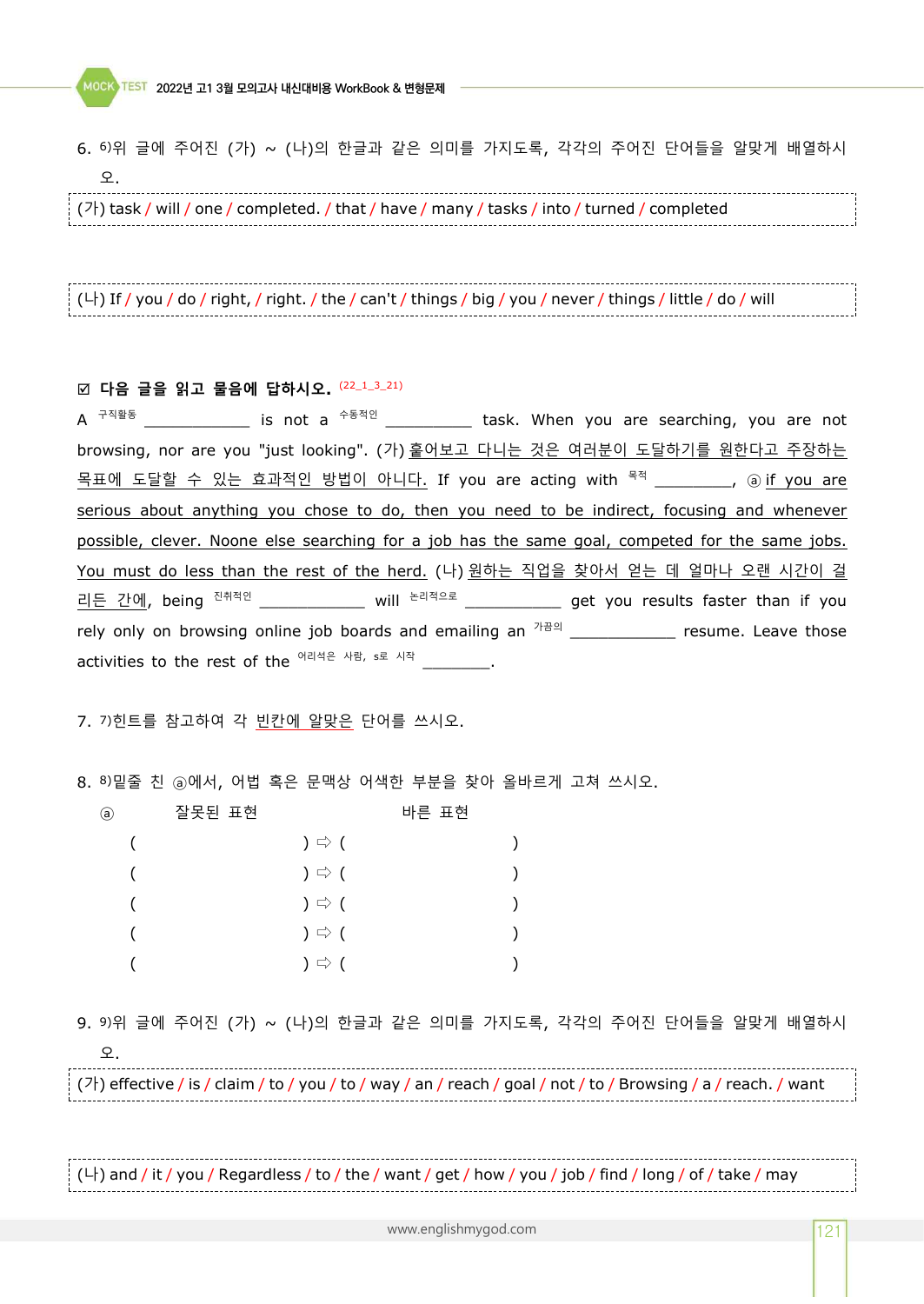



### WORK BOOK

**2022년 고1 3월 모의고사 내신대비용 WorkBook & 변형문제**

www.englishmygod.com **135**